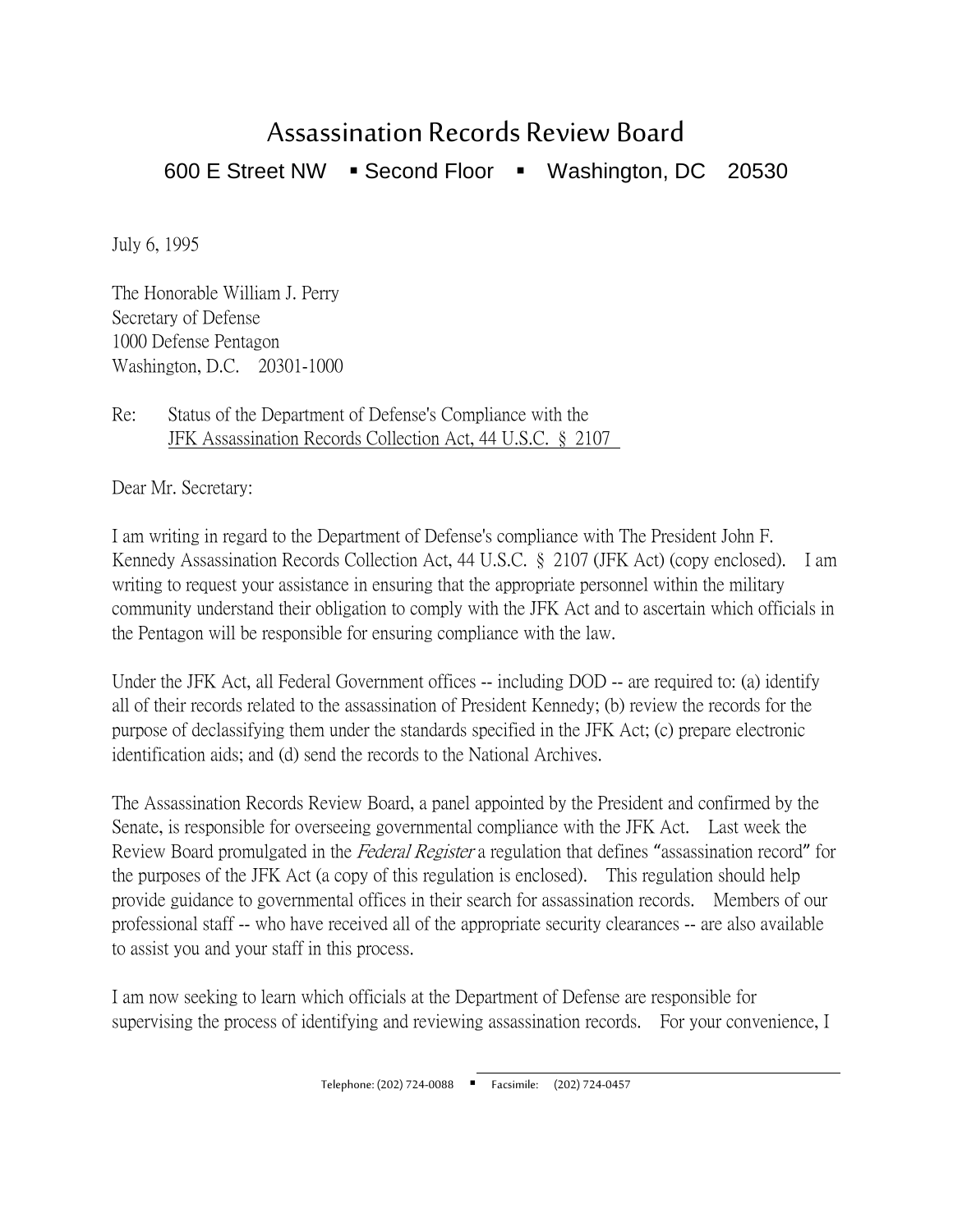The Honorable William J. Perry July 6, 1995 Page 2

am enclosing our "JFK Records Contacts" form. Please return this form with the names, titles, relevant responsibilities, and telephone and fax numbers of all persons at DOD with whom you would like us to be in contact regarding your department's compliance with the law. We would appreciate having this form returned to us by July 17, 1995.

I am also enclosing copies of letters that are being sent to the Secretary of the Navy, the Secretary of the Air Force, and the Commandant of the Marine Corps. We are already in contact with the National Security Agency and the Department of the Army.

We look forward to working with the Department of Defense to further the important objectives of the JFK Act. Please feel free to contact me if I can be of any assistance.

Sincerely yours,

David G. Marwell Executive Director

Enclosures

cc: Judith A. Miller, General Counsel, Department of Defense